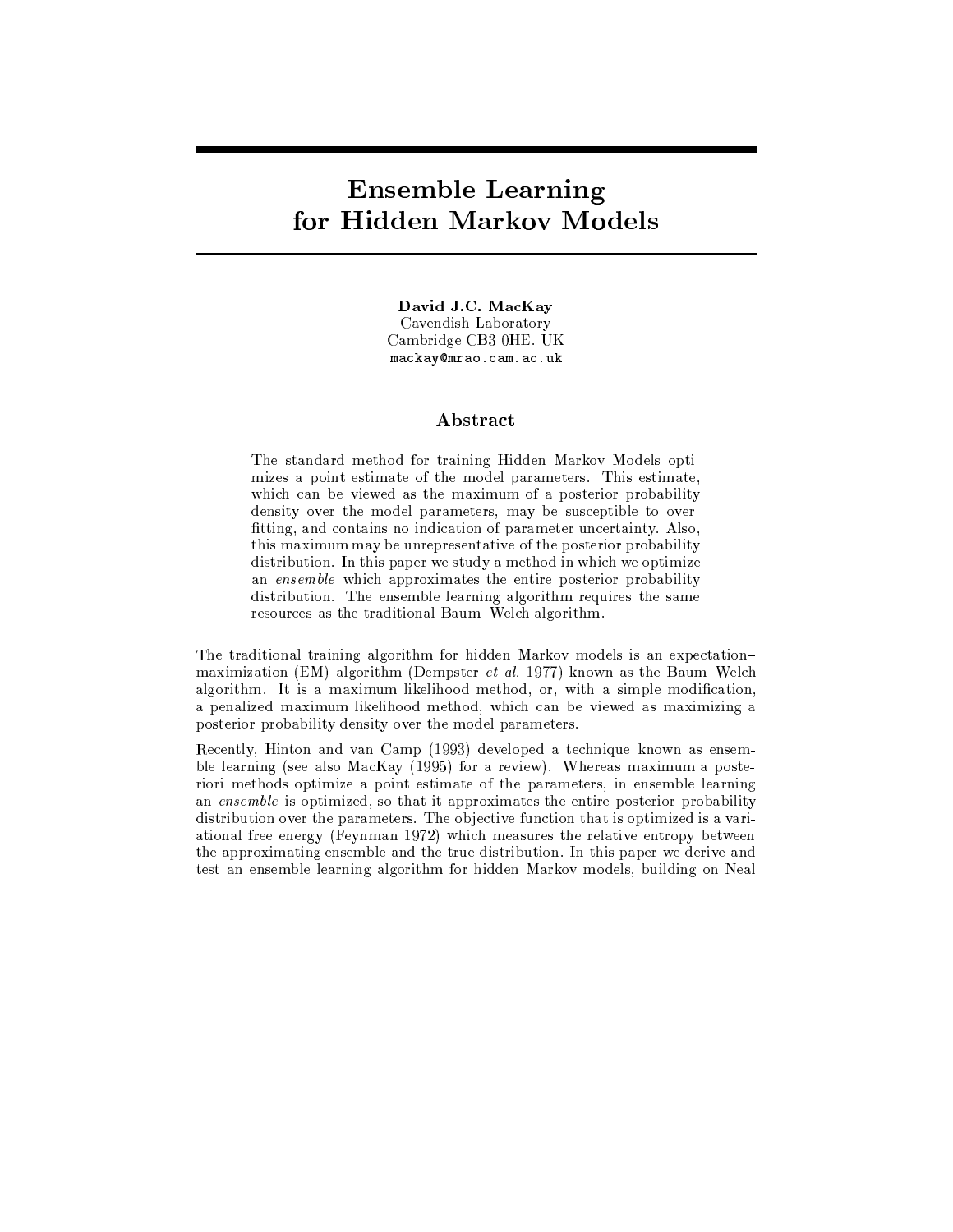and Hinton's (1993) observation that expectation-maximization algorithms can be viewed as variational free energy minimization methods.

#### $\mathbf{1}$ The Model

We use similar notation to Rabiner and Juang (1986).

- $S = \{s_1, s_2, ..., s_T\}$ : hidden state sequence.  $(s \in 1...I)$
- $X = \{x_1, x_2, ..., x_T\}$ : observed sequence.  $(x \in 1...M)$
- $\mathbf{A} = \{a_{ij}\}\,$ ,  $a_{ij} = P(s_{t+1} = j | s_t = i)$ : state transition probability matrix
- **B** = { $b_{im}$ },  $b_{im} = P(x_t = m | s_t = i)$ : emission probabilities.
- $\pi = {\pi_i}$ ,  $\pi_i = P(s_1 = i)$ : initial state distribution.
- $\theta = {\mathbf{A}, \mathbf{B}, \pi}$ : model's parameters.
- $\mathbf{U} = {\mathbf{u}^{(A)}, \mathbf{u}^{(B)}, \mathbf{u}^{(\pi)}}$ : hyperparameters which define the prior over  $\theta$ .

For given parameters  $\theta$ , the probability of the hidden state sequence and the observed data is

$$
P(X, S | \theta) = \left[ \prod_{t=1}^{T-1} a_{s_t s_{t+1}} \right] \left[ \prod_{t=1}^{T} b_{s_t x_t} \right] \pi_{s_1}.
$$
 (1)

The posterior probability of the hidden variables S given X and  $\theta$  is given by

$$
P(S|X, \theta) = \frac{1}{P(X|\theta)} \left[ \prod_{t=1}^{T-1} a_{s_ts_{t+1}} \right] \left[ \prod_{t=1}^{T} b_{s_tx_t} \right] \pi_{s_1}, \tag{2}
$$

where

$$
P(X|\theta) = \sum_{S} P(X, S|\theta). \tag{3}
$$

We assume a prior probability over the parameters  $\theta$  that is a product of Dirichlet distributions:

Dirichlet 
$$
(\mathbf{p}; \mathbf{u}) \equiv \frac{1}{Z(\mathbf{u})} \prod_{i=1}^{I} p_i^{u_i - 1} \delta \left( \sum_i p_i - 1 \right)
$$
 (4)

where  $\delta$  is a delta function which ensures p is normalized, and

$$
Z(\mathbf{u}) = \frac{\prod_{i=1}^{I} \Gamma(u_i)}{\Gamma(u)}.
$$
 (5)

Here we have defined  $u \equiv \sum u_i$ . All the hyperparameters  $u_i$  are positive, with larger values of **u** corresponding to stronger priors. We set the prior on **A** to

$$
P(\mathbf{A}|\mathbf{u}^{(A)}) = \prod_{i} \text{Dirichlet}\left(\{a_{i1} \ldots a_{iI}\}; \mathbf{u}^{(A)}\right),\tag{6}
$$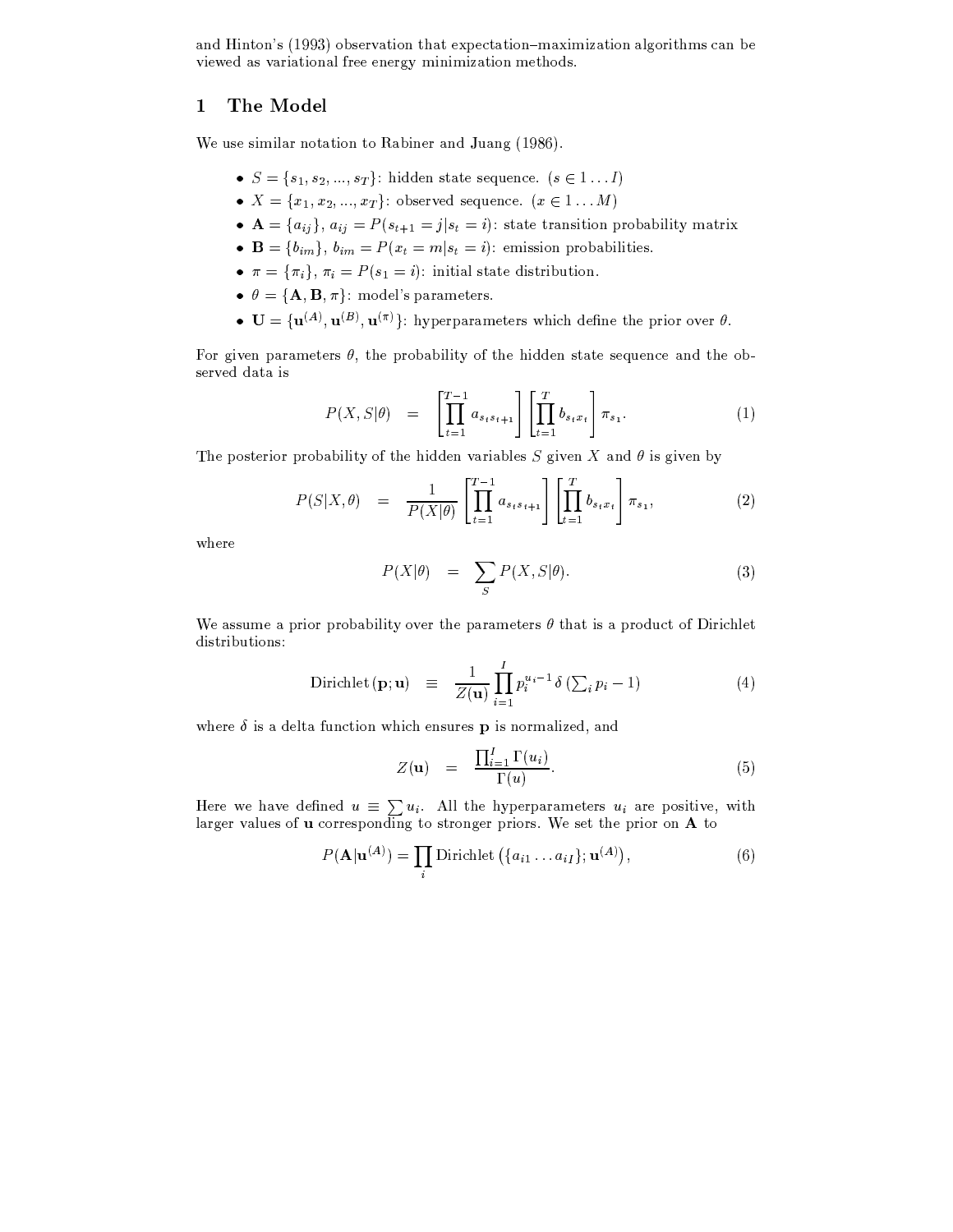with similar priors on **B** and  $\pi$ .

The reason for choosing these priors is that they give a direct correspondence between the standard penalized maximum likelihood method in which 'initial counts'  $I$  . In the set of  $\mathbf{W}$  is the set of  $\mathbf{W}$  in the  $I$  such as  $I$ a posteriori method, if the posterior density is maximized in the 'softmax' basis  $\langle {\bf M}\quad {\bf IZ} = 4.00$ e $\langle {\bf A} \rangle = 1$  in the set of the set of the  $N$ such that

$$
p_i(\mathbf{a}) = e^{a_i} / \sum_{i'} e^{a_{i'}} . \tag{7}
$$

### 1.1 The standard Baum-Welch optimization

The Baum–Welch algorithm (with penalty terms  $U$ ) is an iterative algorithm that  $\mathcal{B}=\mathcal{B}(\mathcal{B}(\mathbf{V}\setminus\mathbf{V}=\mathbf{V}=\mathbf{V}=\mathbf{V}^{\text{H}}=\mathbf{V}^{\text{H}}=\mathbf{V}^{\text{H}}=\mathbf{V}^{\text{H}}=\mathbf{I}^{\text{H}}=\mathbf{I}^{\text{H}}=\mathbf{I}^{\text{H}}=\mathbf{I}^{\text{H}}=\mathbf{I}^{\text{H}}$ forward-backward step computes the probabilities of state sequences  $S$  conditioned IL=NXC (NDC) And  $\mathbf{M}$  is the set of  $\mathbf{A}$ 

The forward and backward probabilities  $\alpha^{(t)}$  and  $\beta^{(t)}$  are given by

$$
\alpha_i^{(1)} = \pi_i b_{ix_1} \n\alpha_j^{(t+1)} = \left[ \sum_{i=1}^N \alpha_i^{(t)} a_{ij} \right] b_{jx_{t+1}} \qquad \beta_i^{(T)} = b_{ix_T} \n\beta_i^{(t)} = b_{ix_t} \left[ \sum_{j=1}^N a_{ij} \beta_j^{(t+1)} \right]
$$
\n(8)

The M step is expressed in terms of  $n^{(t)}$  the posterior probability that there were 8 NDKk8H=Ax@BND@BIL=\$G3<>N<><>=¨ADNM8OND< <sup>O</sup> 8H=?ADNk8HNx< <sup>J</sup> 8HN9Nx@BQz<>AxND<>32XS5@:5<>= / 8O=? \

$$
n_{ij}^{(t)} = \sum_{S} P(S|X,\theta) \, \delta(s_t = i, s_{t+1} = j) \tag{9}
$$

$$
= \frac{1}{Z_n} \alpha_i^{(t)} a_{ij} \beta_j^{(t+1)}
$$
(10)

where Z is a normalizing constant such that  $\sum_{i=1}^{L} n_i^{(t)} = 1$ . Then the M-step is

$$
a'_{ij} = \frac{u_j^{(A)} + \left[\sum_{t=1}^{T-1} n_{ij}^{(t)}\right]}{\sum_{j'=1}^{I} \left\{u_{j'}^{(A)} + \left[\sum_{t=1}^{T-1} n_{ij'}^{(t)}\right]\right\}}.
$$
\n(11)

 $\tau$  and the state of  $\tau$  and  $\tau$  and  $\tau$  and  $\tau$  and  $\tau$ 

### a pa lite in a province of the definition of the contract of the contract of the contract of the contract of t

The posterior distribution of the parameters  $\theta = {\bf A, B, \pi}$  and hidden state  $\alpha$  , the subset of  ${\bf v}$  is the set of  ${\bf v}$  in the set of  ${\bf v}$  $P(S, \theta | X, U)$ , is to be approximated by an ensemble  $Q(S, \theta)$ . We will constrain our approximating distribution to be separable, such that

$$
Q(S, \theta) = Q_S(S)Q_A(\mathbf{A})Q_B(\mathbf{B})Q_\pi(\pi).
$$
 (12)

We will make no further constraining assumptions about the functional forms of  $(S)$ ,  $Q_A(A)$ ,  $Q_B(B)$ ,  $Q_\pi(\pi)$ .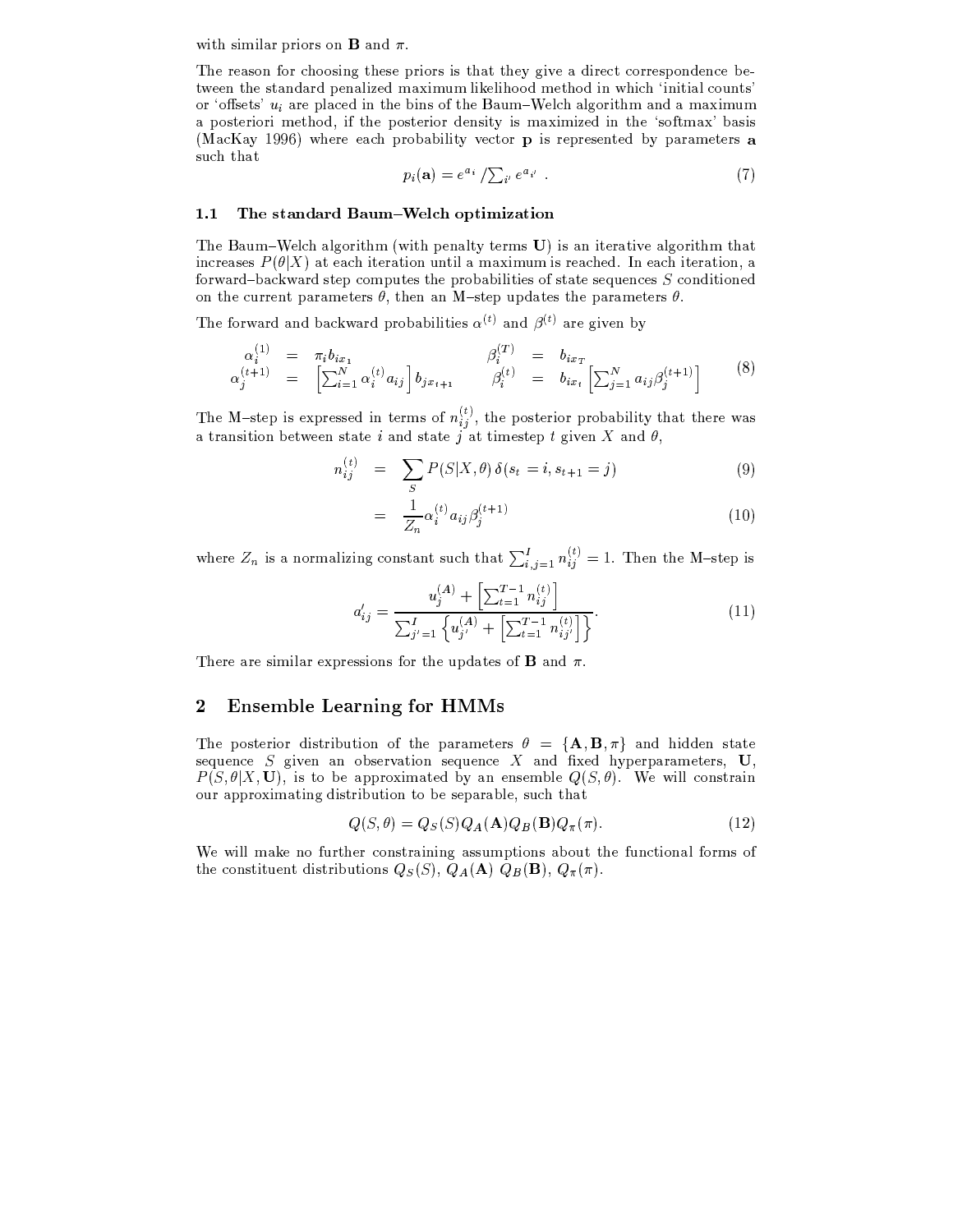| 'Term                                                        |        |        |        | π      |        |
|--------------------------------------------------------------|--------|--------|--------|--------|--------|
| $\sum_{i=1}^{N} \sum_{j=1}^{N} (u_{a_{ij}} - 1) \log a_{ij}$ |        | $\ast$ |        |        | $\ast$ |
| $\sum_{i=1}^{N} \sum_{j=1}^{M} (u_{b_{ij}}-1) \log b_{ij}$   |        |        | $\ast$ |        | $\ast$ |
| $\sum_{i=1}^{N} (u_{\pi_i} - 1) \log \pi_i$                  |        |        |        | $\ast$ | $\ast$ |
| $\sum_{t=1}^{T-1} \log a_{s_t s_{t+1}}$                      | $\ast$ | $\ast$ |        |        |        |
| $\sum_{t=1}^{T} \log b_{s_t x_t}$                            | $\ast$ |        | $\ast$ |        |        |
| $\log \pi_{s_1}$                                             | $\ast$ |        |        | $\ast$ |        |

Table 1: Dependencies of the terms of equation (14).

To measure the closeness of the ensemble to the posterior, we define the free energy  $F(Q(S, \theta))$ :

$$
F(Q) = -\int_{\mathbf{A}} \int_{\mathbf{B}} \int_{\pi} \sum_{S} Q(S, \theta) \log \left[ \frac{P(X, S, \theta | \mathbf{U})}{Q(S, \theta)} \right]. \tag{13}
$$

Our iterative strategy for optimizing Q is sequentially to optimize each of  $Q_A$ ,  $Q_B$ ,  $Q_{\pi}$  and  $Q_S$ , while keeping the other three distributions fixed. Looking ahead, it will turn out that the optimized distributions  $Q_A$ ,  $Q_B$  and  $Q_{\pi}$  are all Dirichlet distributions, and the optimized distribution  $Q_S$  is a distribution similar to the posterior distribution in equation (2), so that these optimizations can be performed with the same computational resources as the Baum-Welch algorithm. Because  $F(Q)$  is bounded below (by  $-\log P(X|U)$ ), and each individual minimization decreases F, the ensemble learning algorithm is guaranteed to converge.

We first dissect the log-probability appearing in the free energy and note its dependence on the parameters and hyperparameters  $S$ ,  $\mathbf{A}$ ,  $\mathbf{B}$ ,  $\pi$ , **U** in table 1.

$$
\log P(X, S, \theta | \mathbf{U}) = \sum_{i,j=1}^{I} (u_j^{(A)} - 1) \log a_{ij} + \sum_{i=1}^{I} \sum_{m=1}^{M} (u_m^{(B)} - 1) \log b_{im}
$$
  
+  $\sum_{i=1}^{I} (u_i^{(\pi)} - 1) \log \pi_i + \sum_{t=1}^{T-1} \log a_{s_t s_{t+1}} + \sum_{t=1}^{T} \log b_{s_t x_t} + \log \pi_{s_1} + \text{const.}$  (14)

We now derive the optimization steps for F over  $Q_A, Q_B, Q_\pi$  and  $Q_S$  respectively.

#### Optimization of  $Q_A$  $2.1$

As a functional of  $Q_A$ , with  $Q_B$ ,  $Q_\pi$ ,  $Q_S$  fixed,  $F(Q)$  can be expressed as follows:

$$
F(Q_A) = -\int_{\mathbf{A}} Q_A(\mathbf{A}) \left[ -\sum_{i,j=1}^I (u_j^{(A)} - 1) \log a_{ij} + \sum_S Q_S(S) \sum_{t=1}^{T-1} \log a_{s_ts_t+1} - \log Q_A(\mathbf{A}) \right] + \text{const.}
$$
\n(15)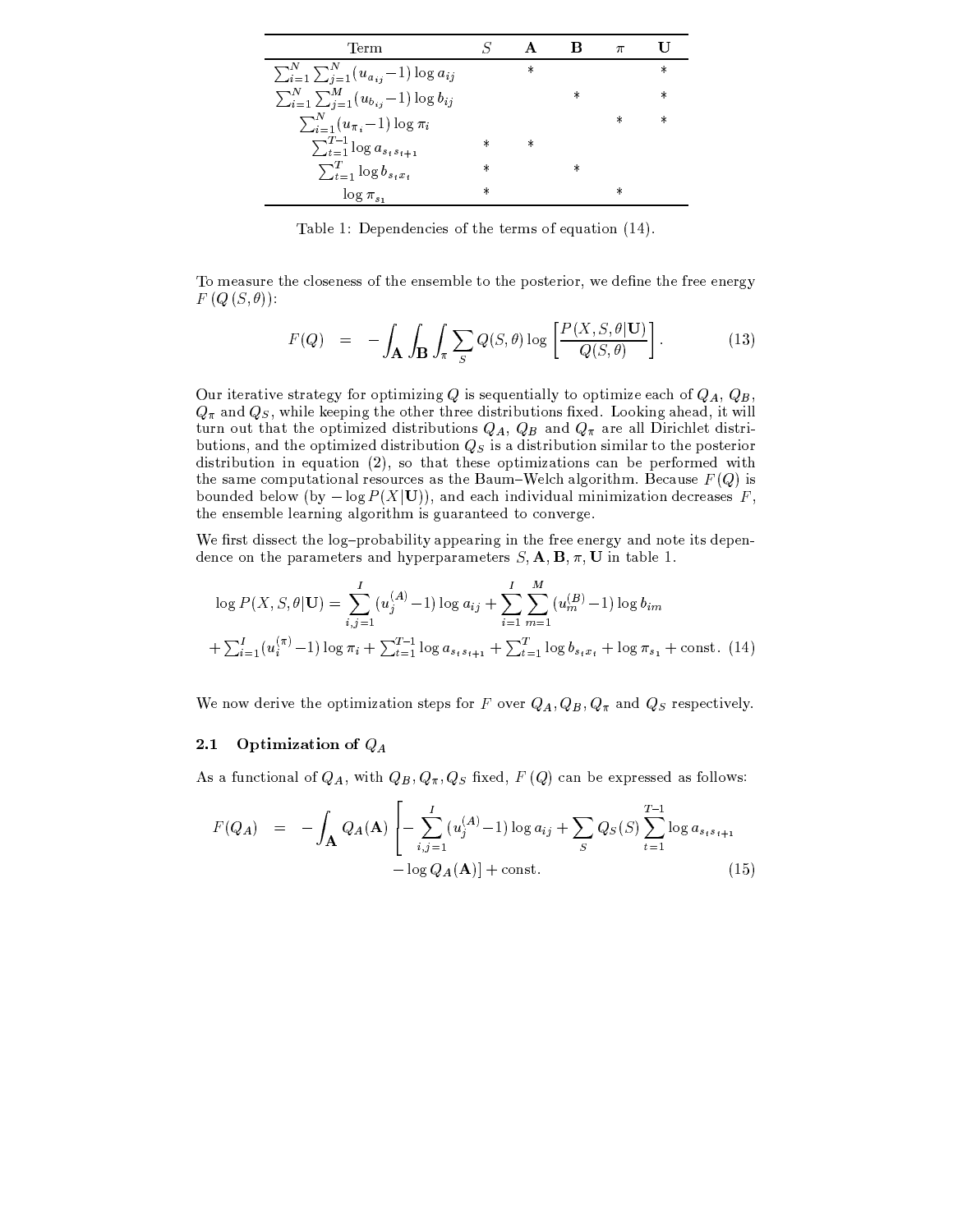Now, defining a quantity  $w$  like  $n$  in the Baum–Welch algorithm,

$$
w_{ij}^{(t)} = \sum_{S} Q_{S}(S) \,\delta(s_t = i, s_{t+1} = j),\tag{16}
$$

we have

$$
F(Q_A) = \int_{\mathbf{A}} Q_A(\mathbf{A}) \log \left[ \frac{Q_A(\mathbf{A})}{\prod_{i,j} a_{ij}^{[W_{ij}-1]}} \right] + \text{const.}, \tag{17}
$$

where

$$
W_{ij} \equiv \sum_{t=1}^{T-1} w_{ij}^{(t)} + u_j^{(A)}
$$
 (18)

Now, by Gibbs's inequality, the expression  $\int_x Q(x) \log \frac{Q(x)}{P^*(x)}$  is minimized with respect to  $Q(x)$  by  $Q(x) = \frac{1}{Z}P^*(x)$  where Z is the appropriate normalizing constant.<br>So to minimize  $F_A(Q_A)$ , we choose the distributio distributions:

$$
Q_A(\mathbf{A}) = \prod_i \text{Dirichlet}\left(\{a_{ij}\}_{j=1}^I; \{W_{ij}\}_{j=1}^I\right) \tag{19}
$$

Similarly, the optimal distributions  $Q_B$  and  $Q_\pi$  are products of Dirichlet distributions defined in terms of

$$
w_{im}^{(t)} = \sum_{S} Q_{S}(S) \, \delta(s_t = i, x_t = m) \text{ and } w_i^{\pi} = \sum_{S} Q_{S}(S) \, \delta(s_1 = i). \tag{20}
$$

#### $2.2$ Optimization of  $Q_S(S)$

As a functional of  $Q_S(S)$ , with  $Q_A$ ,  $Q_B$ ,  $Q_\pi$  fixed,  $F(Q)$  can be expressed as follows:

$$
F(Q_S(S)) = -\sum_{S} Q_S(S) \left[ \int_{\mathbf{A}} Q_A(\mathbf{A}) \sum_{t=1}^{T-1} \log a_{s_ts_{t+1}} + \int_{\mathbf{B}} Q_B(\mathbf{B}) \sum_{t=1}^{T} \log b_{s_tx_t} + \int_{\pi} Q_{\pi}(\pi) \log \pi_{s_1} - \log Q_S(S) \right] + \text{const.} \tag{21}
$$

Now, defining

$$
a_{ij}^{\star} \equiv \exp\left[\int_{\mathbf{A}} Q_A(\mathbf{A}) \log a_{ij}\right], \quad b_{ik}^{\star} \equiv \exp\left[\int_{\mathbf{B}} Q_B(\mathbf{B}) \log b_{ik}\right],\tag{22}
$$

and  $\pi_i^* \equiv \exp \left[ \int_{\pi} Q_{\pi}(\pi) \log \pi_i \right]$ , we can write

$$
F(Q_S(S)) = \sum_{S} Q_S(S) \log \left[ \frac{Q_S(S)}{\left[ \prod_{t=1}^{T-1} a^{\star}_{s_ts_{t+1}} \right] \left[ \prod_{t=1}^{T} b^{\star}_{s_tx_t} \right] \pi^{\star}_{s_1}} \right] + \text{const.} \tag{23}
$$

The optimal distribution  $Q_S(S)$  which minimizes  $F(Q_S(S))$  is thus:

$$
Q_S(S) = \frac{1}{Z_S} \left[ \prod_{t=1}^{T-1} a_{s_ts_{t+1}}^{\star} \right] \left[ \prod_{t=1}^{T} b_{s_tx_t}^{\star} \right] \pi_{s_1}^{\star} \tag{24}
$$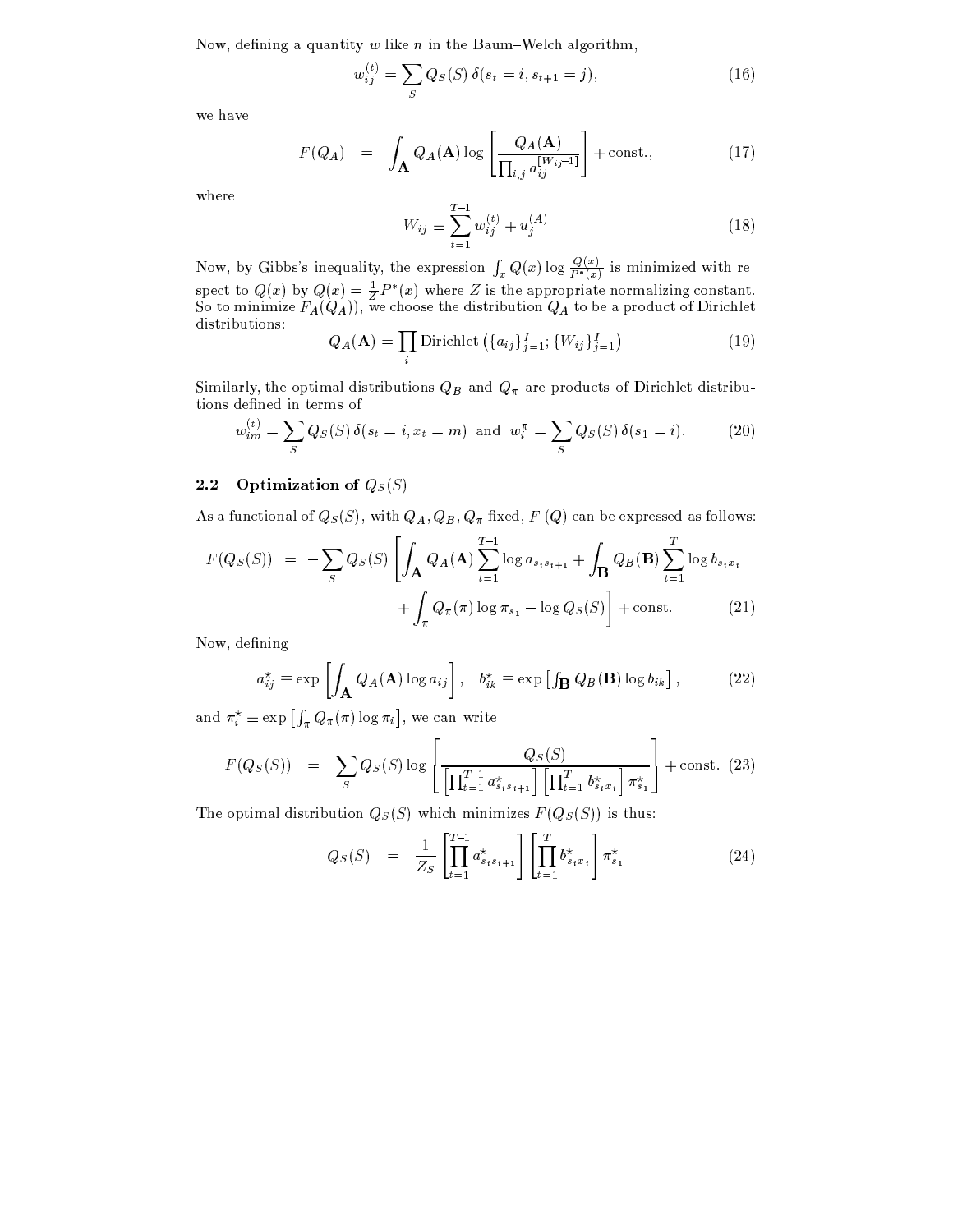$\mathcal{B}=\mathcal{B}$  , we can consider the substitution of  $\mathcal{B}$  . The substitution of  $\mathcal{B}$  $\mathbb{R}$  . It is the internal  $\mathbb{R}^n$  of  $\mathbb{R}^n$  is the  $\mathbb{R}^n$  value of  $\mathbb{R}^n$  is the internal parameter  $\mathbb{R}^n$  is the internal parameter  $\mathbb{R}^n$  is the internal parameter  $\mathbb{R}^n$  is the internal p Normer = R & R & S & S & R & S & R & London & R & London & London & London & Normer & Normer & Normer & Normer S & R & London & R & London & R & London & R & London & R & London & R & London & R & London & R & London & R SL<{ILQz<{NDKD@BQ\$<8H=\_AIH} >@?BA S ? 8H=? XV? =?<{K NxC<V?@BADNDKx@BGND@BI5= NR;NDC<{P8HKx<AxG=I5KDQ8OB@{<>?l  $\sum_{i=1}^{\infty}$  or  $\sum_{i=1}^{\infty}$   $\mathbb{R}^{n}$   $\mathbb{Z}^{n}$  ? 1

The circle is now complete. If, as in section 2.1,  $Q_A$  and  $Q_B$  have been set to products of Dirichlet distributions, and  $Q_\pi$  is a Dirichlet distribution (equation (19)) we can obtain  $a^*$ ,  $b^*$  and  $\pi^*$  using

$$
\int_{\mathbf{p}} \text{Dirichlet}(\mathbf{p}; \mathbf{u}) \log p_i = \psi(u_i) - \psi(u) \tag{25}
$$

where

$$
\psi(x) = \frac{\partial}{\partial x} \log \Gamma(x) \text{ and } u = \sum_{j} u_j. \tag{26}
$$

 $\tau$  and  $\tau$  is the state of the state of the state of the state of the state of the state of the state of the state of the state of the state of the state of the state of the state of the state of the state of the state the quantities w, using the forward-backward algorithm, just as n is obtained in equations (8) and (10). (The forward-backward algorithm is not affected by the  $\mathcal{S}_\text{a}$  is the set of the set of  $\mathcal{S}_\text{a}$  . In the set of  $\mathcal{S}_\text{a}$ 

Ensemble learning is thus a computationally inexpensive modification of the Baum-Welch algorithm.

### $\sim$  God  $\sim$  1 and  $\sim$  1 and  $\sim$  1 and  $\sim$  1 and  $\sim$  1 and  $\sim$  1 and 2 and 2 and 2 and 2 and 2 and 2 and 2 and 2 and 2 and 2 and 2 and 2 and 2 and 2 and 2 and 2 and 2 and 2 and 2 and 2 and 2 and 2 and 2 and 2 and 2

vC<<>=Ax<>QRGB<B<8HKx=@B=SQz<{NDCI|?y@BAz{KDKx<>=|NDBPyGJ<>@B=S8OB@B<>?yNDI\*NDIHPpKxILGB<>Q\$A @NxC hidden Markov models. We train two hidden Markov models as models of two distinct sources (for example, forwards English text and backwards English text) and then test the discriminative performance of these models on unseen test data from the two sources. We compare the results when both models are trained using  $W$  is the set of the set of the set of the set of  $W$  is the set of the set of the set of the set of the set of the set of the set of the set of the set of the set of the set of the set of the set of the set of the set o learning.

Work has still to be done on the following issues.

- ¯5] <sup>v</sup>C<w¢|<{ADND@BI5=yIH}CI NxI´SL<{NzKx<>?@B>ND@BI5=A\$}~KDI5Q 8O=yILNx@BQz@B><>?\*<>=AD<{QRGB< ) <sup>8</sup> simple approach is to extract a single representative  $HMM$  by selecting the mean value of the parameters.
- »\_] vC<´I5ND@BIL=IO} Ax@BQRBNM8H=\_<>ILAI5ND@BQz@B8OND@BIL=pIO}zCP|J<>KDJ8HKM8OQz<>Nx<>KDA;}~ILBBI@B=S  $\bf M$   $\bf V$  . In (1008)  $\bf f$  , ILE and  $\bf M$  is a set of  $\bf R$ fixed hyperparameters.

### 4 Discussion

¤y@BBL<>=\_AD<>QRGB<VB<8HKx=@B=SG3<98¶AD<k}«3Q\$<>NDC\_I?¸}~ILK,NDKk8H@B=@B=S¶C@B??<>=R8HKxLIH:QzI|?<{A vC< hope is that since it takes into account parameter uncertainty during optimization, NDC\_<>KD<VQ8;PVG3<j8HAx<>A9¦B}~I5K<>8HQz\_<5k?38HNk8;£JI|ILKKxILGB<>Q\$AM§ C<{KD<NxC<IL\_ND@BQz@B><>?¶<>=Ax<>QRGB<